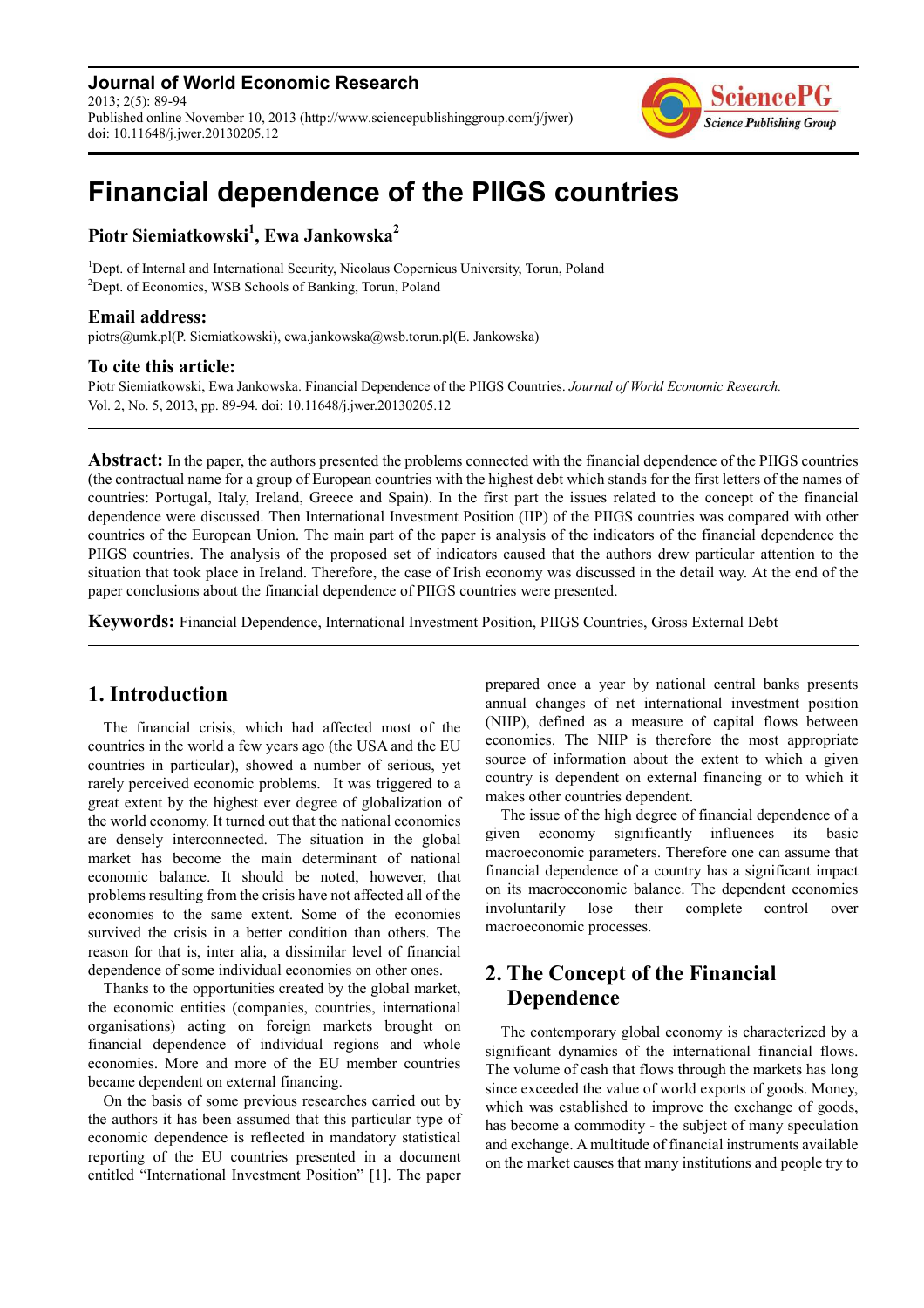use them for a fast enrichment, even at the cost of increased risk [2]. This in turn affects the stability of the market. The practice of recent years shows that the system of connected vessels, which has become the global economy; it is extremely sensitive to any turbulences.

The disappearance of borders, the removal of barriers in the trade and in the flow of factors of production, has resulted in rise to a number of transnational corporations, including financial corporations. The economic power of the transnational corporations is often much greater than the individual countries. Thus they can subordinate themselves other corporations, and even the whole economies. Some countries behave in this regard just like the transnational corporations.

The economic dependence is one of the key issues of the contemporary economic security of the country [3]. The economic dependence is defined as a state of relations between the countries, which restricts the freedom to use their own resources or reaping the benefits. It is based on attempts to influence the decisions of the state using economic instruments. This is a long process, which takes place in the base of bilateral economic relations that result in occurrence of disproportions in their mutual dependencies.

The financial dependence presented in this paper is the narrower concept. It deals with similar issues, but is limited to use only the tools of the financial origin. They affect the direction and the size of capital flows in the various forms. In economic terms, it boils down to locate in the territory of a foreign country appropriate quantity and quality of foreign investment [4]. At some point, it may prove that the country is financially dependent on the external entities. The scope of this dependency includes the capital market, the public debt, the private debt, and other areas, such as for example the labor market. When the size of the financial commitment of non-residents in the domestic economy becomes large enough that their sudden withdrawal would result in the destabilization, the situation becomes dangerous.

It should also be noted that the financial dependence facilitates the speculation of the global financial corporations. As practice shows, financial corporations use this opportunity to manipulate among others the level of the exchange rate, equity prices or valuation of government bonds [5].

# **3. International Investment Position (IIP) of the PIIGS Countries against other Countries of the European Union**

The objects of the analysis undertaken in this study are so-called PIIGS countries. The presentation of the detailed situation regarding financial dependence will be preceded by the analysis of net international investment position of this group of countries against other members of the European Union. The ratio of international investment position (IIP) to gross domestic product (GDP) reflects the international

financial situation of the economy. Although there are some exceptions to this rule (e.g. Italy), but clearly one can observe the relationship between the current financial situation in the country and the evolution of its international investment position. Admittedly the value of net international investment position (NIIP) of the country does not determine clearly the negative phenomena occurring in the economy, however, as the Greek example showed, it is highly probable.

In the worst situation in terms of the relation of NIIP to GDP are sequentially: Latvia, Portugal, Ireland, Hungary, Spain, Bulgaria and Greece "Fig. 1". It is significant that four of the seven above-mentioned countries belong to the group of PIIGS.

In the most worrying situation among the PIIGS countries is Greece. This country is in fact a bankrupt. Admittedly the ratio of net international investment position to GDP is not recently the worst, but it is no secret that the Greek economy works only with the help of other members of the European Union and the International Monetary Fund.



*Figure 1. International investment position of the European Union countries in relation to Gross Domestic Product (in %)* 

Particular attention is paid to a very bad international investment position of Spain. It takes negative values and its ratio to GDP approaching 100%. This situation is worrying because Spain is one of the largest economies in the European Union (participation in the GDP of EU stands at nearly 9%). At first mainly portfolio investment balance was responsible for the negative international investment position of this country. Today, however, this balance is reduced in favor of a gradual expanding of the balance of other investments. These processes do not show high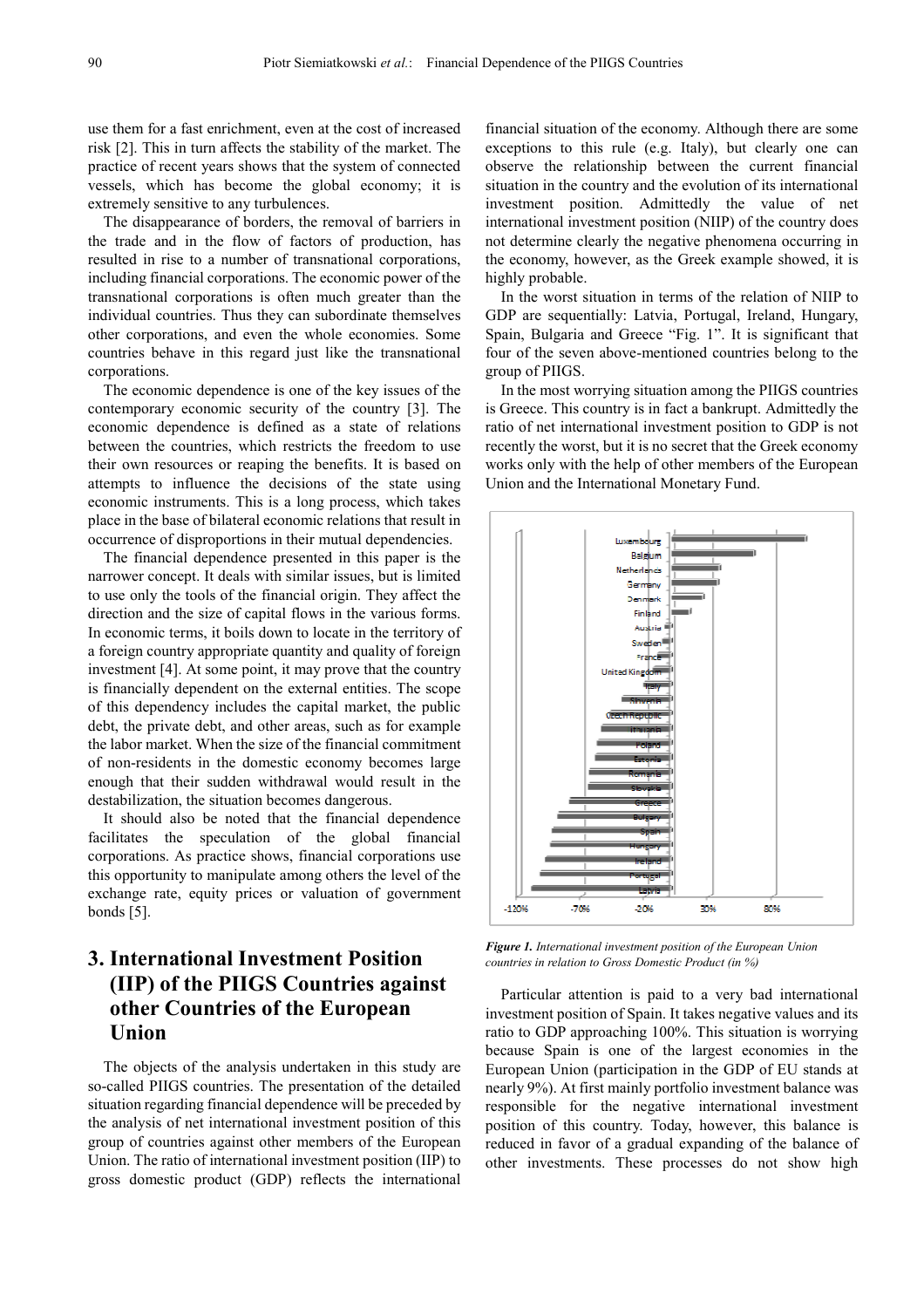dynamics. However, if the situation on international markets will be worse, this condition may quickly change. It should also be noted that the participation of Spain in the creation of GDP of the EU is much larger than Greece. Therefore, the deterioration of the situation in this country may have a much greater impact on the European Union than the last problems of the Greek economy.

Another two of the PIIGS countries, such as Ireland and Portugal, are in worse situation than Spain. In case of both these countries international investment position is negative and the ratio of IIP to GDP exceeds 100%. The spread of the Greek problems on other EU countries may prove very dangerous. Due to a variety of financial relationships in the banking sector, the debt market and capital markets, this could have a domino effect.

In the case of the last of the PIIGS countries, i.e. Italy, the situation is different than the other four countries. Despite the fact that Italy is now one of the most indebted countries in the EU, the ratio of negative international investment position to GDP ratio is not high (approximately -25%). This follows the fact that the gross domestic product of Italy is one of the highest not only in the EU but also in the world. Therefore, the ratio of even significantly negative international investment position to GDP is not as high as in the other PIIGS countries.

In the case of other countries of the European Union one should note that only six of them achieve a positive value of net international investment position. So these countries can be defined as the net lenders. Thus other countries to a greater or lesser extent become the net borrowers. In many as thirteen cases, the ratio of NIIP to GDP exceeds 50%. This does not mean the financial troubles yet. But in comparison with the disastrous, in most cases, the public debt statistics, this is not a good omen for the future [6].

## **4. The Proposals and Analysis of the Indicators of the Financial Dependence the PIIGS Countries**

The concept of the financial dependence of the economy is a term not often exposed in the literature. Thus there are not any universal measures which may reflect the scale of this phenomenon. Therefore, the authors of this study proposed three major indicators. They will enable to compare, at least to some extent, the financial dependence in the particular countries.

| Country  | Indicator                | 2002 | 2003 | 2004 | 2005 | 2006 | 2007 | 2008 | 2009 | 2010 | 2011 |
|----------|--------------------------|------|------|------|------|------|------|------|------|------|------|
| Greece   | external liabilities/GDP | 1,0  | 1,1  | 1,2  | 1,4  | 1,6  | 1,8  | 1,7  | 2,0  | 2,0  | 1,9  |
|          | FPI/GDP                  | 0,5  | 0,6  | 0,7  | 0,9  | 0,9  | 1,1  | 0,9  | 1,0  | 0,7  | 0,4  |
|          | OFI/GDP                  | 0,4  | 0,4  | 0,4  | 0,4  | 0,5  | 0,6  | 0,7  | 0,8  | 1,1  | 1,4  |
| Spain    | external liabilities/GDP | 1,3  | 1,4  | 1,5  | 1,7  | 1,9  | 2,1  | 2,0  | 2,2  | 2,2  | 2,3  |
|          | FPI/GDP                  | 0,5  | 0,5  | 0,7  | 0,8  | 1,0  | 1,0  | 0,9  | 1,0  | 0,9  | 0,8  |
|          | OFI/GDP                  | 0,5  | 0,5  | 0,5  | 0,6  | 0,5  | 0,6  | 0,7  | 0,7  | 0.7  | 0,8  |
| Ireland  | external liabilities/GDP | 7,3  | 7,9  | 8,8  | 10,6 | 11,4 | 12,2 | 13,4 | 15,9 | 17,7 | 17,4 |
|          | FPI/GDP                  | 3,4  | 3,9  | 4,8  | 6,3  | 6,9  | 7,0  | 7,1  | 9,0  | 10,6 | 10,6 |
|          | OFI/GDP                  | 2,5  | 2,8  | 3,0  | 3,4  | 3,8  | 4,4  | 5,6  | 5,8  | 5,8  | 5,6  |
| Portugal | external liabilities/GDP | 1,9  | 2,0  | 2,1  | 2,3  | 2,5  | 2,7  | 2,6  | 2,9  | 2,9  | 2,7  |
|          | FPI/GDP                  | 0.6  | 0,7  | 0,8  | 0,9  | 0,9  | 1,0  | 1,1  | 1,3  | 1,1  | 0,9  |
|          | OFI/GDP                  | 1,0  | 1,0  | 1,0  | 1,1  | 1,2  | 1,2  | 1,1  | 1,2  | 1,3  | 1,4  |
| Italy    | external liabilities/GDP | 1,0  | 1,0  | 1,1  | 1,3  | 1,4  | 1,4  | 1,3  | 1,4  | 1,4  | 1,4  |
|          | FPI/GDP                  | 0,6  | 0,6  | 0,7  | 0,8  | 0,8  | 0,8  | 0,7  | 0,8  | 0,8  | 0,7  |
|          | OFI/GDP                  | 0,3  | 0,3  | 0,3  | 0,3  | 0,4  | 0,4  | 0,4  | 0,3  | 0,4  | 0,5  |

*Table 1. Basic indicators of the financial dependence of the PIIGS countries in the 2002-2011* 

+ FPI - foreign portfolio investments, OFI - other foreign investment, GDP – gross domestic product

The first and the most general of the proposed indicators is the ratio of external liabilities to gross domestic product. This ratio shows the relationship of the sum of total liabilities of traders (residents of the economy) in comparison to non-residents to the economic potential of the country measured by gross domestic product. Exceeding the value of the index above 1 means that the value of external

liabilities of residents becomes greater than the sum of the value of final goods produced by the factors of production which are located in this country.

The rank of the individual components of the external liabilities in the financial dependence is diverse. In this case, foreign portfolio investment plays the most important role. The specificity of this type of investments can very easily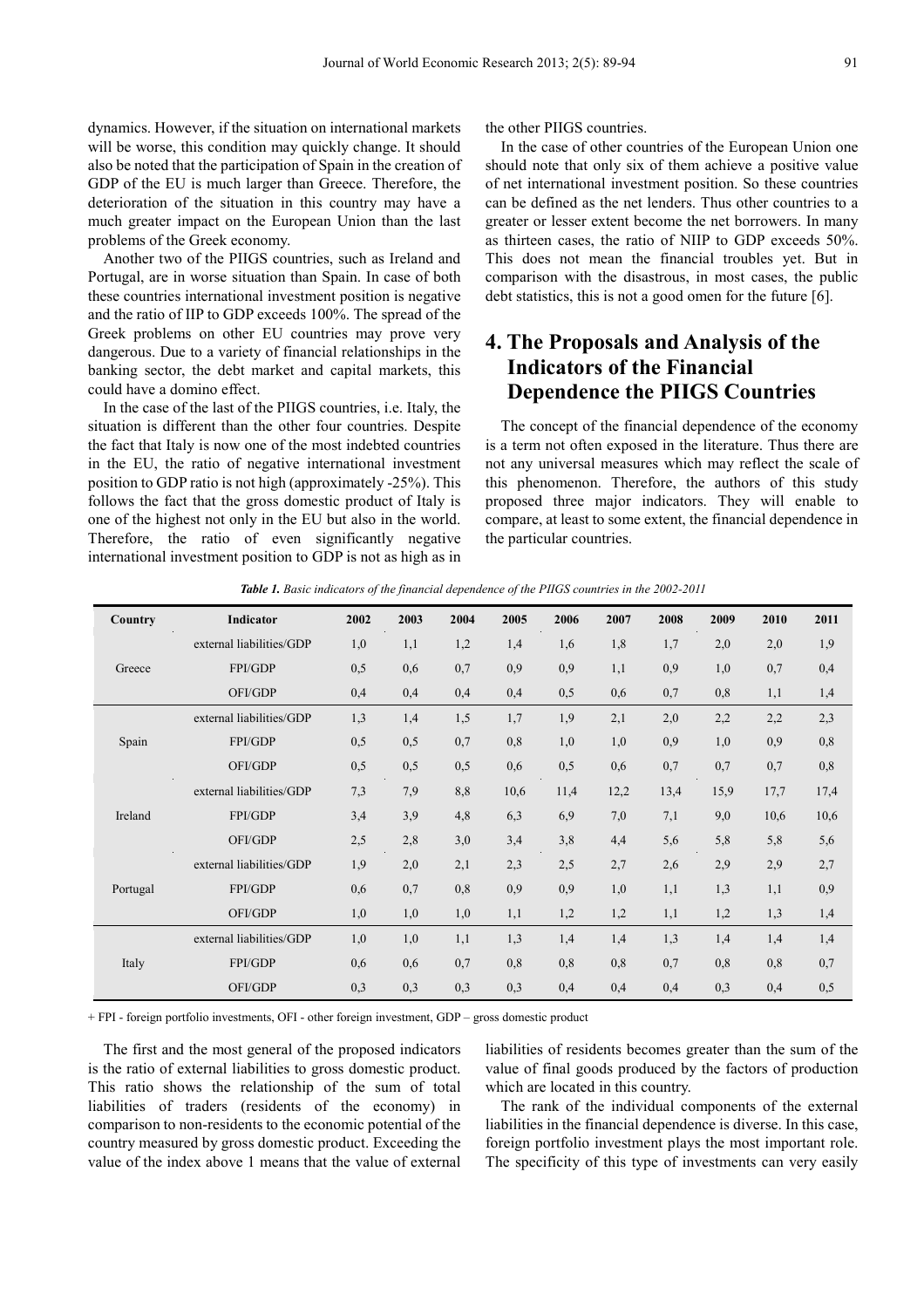lead to a reduction in value of the portfolio. This in turn may contribute to the destabilization of the economic situation of the country of investment. Due to the short-term and often speculative nature of the portfolio investment, the important indicator of the country's financial dependence seems to be the ratio of sum of liabilities to gross domestic product.

The example of Greece shows that in the case of restructuring of external debt, the sum of portfolio investments in external liabilities (especially the sum of government bonds) decreases rapidly. Simultaneously the sum of the remaining foreign investments increases. This item of liabilities includes among others external loans for the government and non-governmental sector. Therefore, as the third indicator of the country's financial dependence, the ratio of other foreign investment to gross domestic product was adopted.

Relation of external liabilities to GDP for the countries of PIIGS was about 140% in the case of Italy, 190% for Greece, 230% for Spain, 270% for Portugal, and even 1740% for Ireland [7]. The situation of the latter country deserves special attention, because in the period of interest, i.e. in the years 2002 - 2011, the ratio of external liabilities to GDP increased by almost 2.5 times.

The indicator of foreign portfolio investment to gross domestic product took various values among the PIIGS countries. In the case of Greece, there has been a decline in the value of this ratio from 50% in 2002 to 40% in 2011. For the other countries listed in Table 1, this value increased during the analyzed period. The smallest increase was observed in the case of Italy (from 60% to 70%), and the largest for Ireland - almost three-fold.

In the years 2002 - 2011 the ratio of other foreign investments to GDP increased to the greatest extent in the case of Greece (from 40% to 140%) and Ireland (from 250% to 560%). In the case of the other three countries the ratio of these two values stood in 2011 at 50% for Italy, 80% for Spain and 140% for Portugal. Its value has increased since 2002 from about 20% in Italy to 40% in Portugal.



*Figure 2. The ratio of portfolio investment to total external liabilities in the PIIGS countries in the years 2002-2011* 

As mentioned above, in extreme cases of insolvency of countries one can observe the process of substitution of portfolio investments by the so-called other investments in the external liabilities. This process is the result of

redemption, through agreements with international financial institutions, the government bonds and replacing them with loans from these institutions. It is therefore necessary to trace the shares of both foreign portfolio investment and other foreign investment in total external liabilities of the PIIGS countries. Their occurrence reflects the financial problems of the country, and thus its dependence on external entities.

The ratio of foreign portfolio investment to liabilities for four PIIGS countries, namely Greece, Spain, Portugal and Italy, during the analyzed period was similar "Fig 2". Since 2009, this ratio decreased systematically, but the most spectacular falls noted for Greece. A little different situation was in the case of Ireland. Unlike the other PIIGS countries, the value of relationship between FPI and liabilities in the years  $2009 - 2011$  grew (from nearly 57% to about 60%).



*Figure 3. The ratio of other investments to total foreign liabilities in the PIIGS countries in the years 2002-2011* 

Figure 3 shows the relationship between other investments and liabilities. Of particular note are two countries: Greece and Portugal. In the first of those countries the value of this ratio decreased in the period 2002 - 2004 (from nearly 41% to less than 30%). Since 2006, it has started to grow, to achieve the highest growth in the years 2009 - 2011 (from nearly 42% in 2009 to over 73% in 2011.). In the case of Portugal, the indicator showing the ratio of OI to liabilities slowly, but systematically decreased (from 51.6% to 40.1%) in the years 2002 - 2009. Since 2009 it began to significantly increase and stood at 44.5% in 2010 and almost 51% in 2011. In the case of the other three countries, changes of the value of analyzed index were not as significant.

The third component of external liabilities is direct investment. It is one of the basic forms of international capital flows in the contemporary world [8]. Due to its specificity, this type of investments is a kind of shock absorber for financially dependent countries. Long term planning horizon, pro-development nature, the impact on the labor market, on the infrastructure and flow of ideas, science and technology makes this type of investment highly desirable in the economy. The high share of direct investments in the foreign liabilities indicates a strong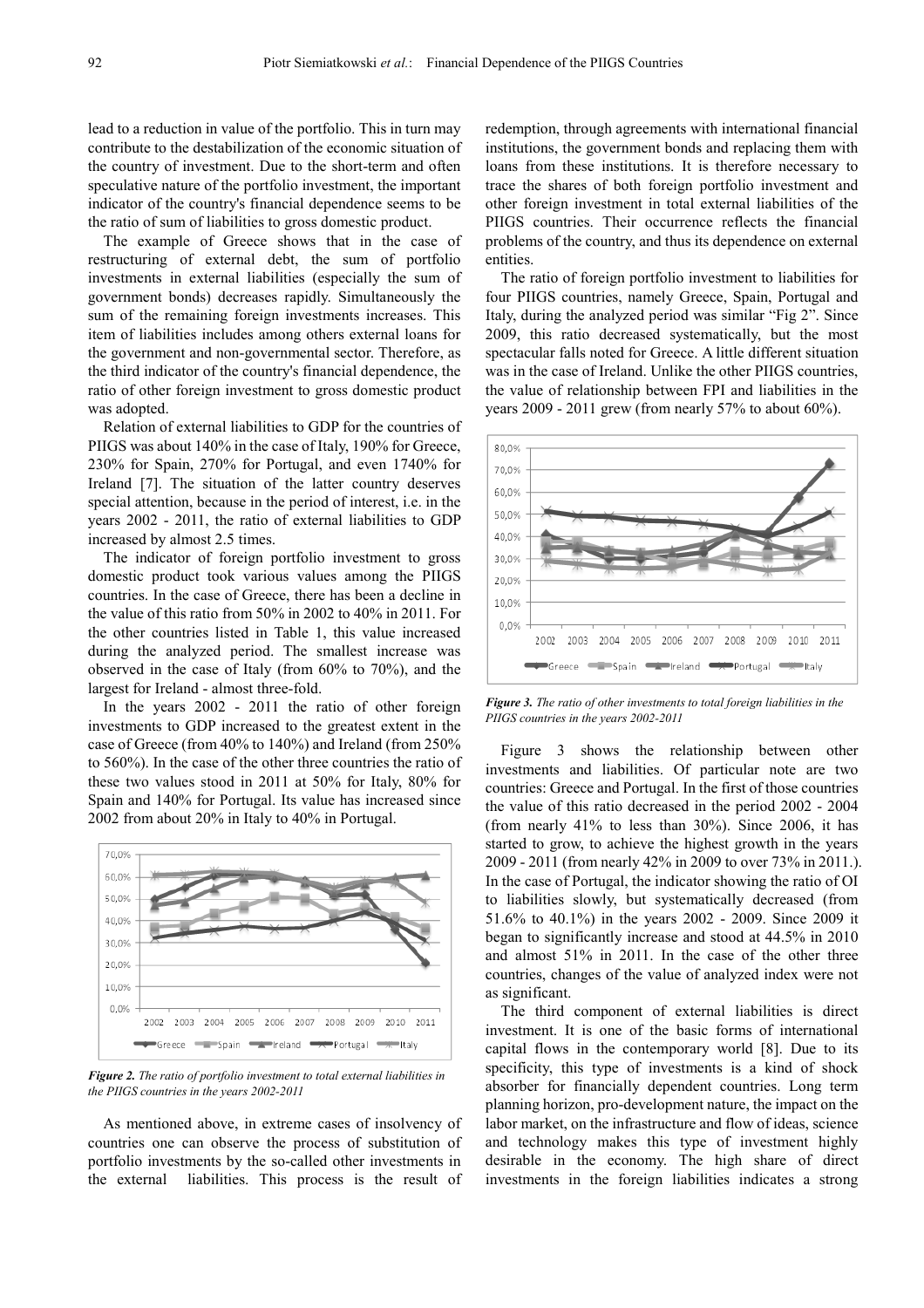position of the country on the global market. This means that international corporations appreciate the stability of the economic situation and willing to invest a part of their capitals in a given place.

Foreign direct investments also contribute to the financial dependence of the economy, but it usually has a positive nature. Therefore, the "quality" of financial dependence, should be also described by the ratio of coverage of total foreign portfolio investment and other foreign investment by the resources of foreign direct investment in the economy. The high value of this ratio indicates that the financial dependence of the country is better "amortized" by the long-term direct investment. Even in the case of a sudden withdrawal of short-term investors, the economy will be less sensitive to the loss of balance of payments.



*Figure 4. The ratio of other foreign direct investment to sum of foreign portfolio investment and other foreign investments in the PIIGS countries in the years 2002-2011* 

In the analyzed period, the index of foreign direct investment to total foreign portfolio investment and other investment has achieved different values in each of the five countries "Fig 4".

In Spain, its value strongly decreased in the years 2002 - 2006 (from 33.6% to 23.4%). Since 2007, the value started to increase and in 2011 it reached 27.2%. This was the highest rate among all the PIIGS countries. Therefore one can assume that Spain has the best structure of foreign liabilities in the analyzed group of countries.

In Italy, the above-mentioned index has increased significantly from 11.1% in 2002 to 14.7% in 2011. For Portugal, the value of the relationship of FDI to  $FPI + OI$ decreases slightly in 2003-2005, then was increasing until 2007 and decreased again in 2008. Since 2009, this value has slowly increased (from about 19% to almost 22%). In the case of Greece, this ratio remained unchanged in the years 2002 - 2007 and it was approximately 10%. Since 2007, it began to steadily decrease and in 2011 it was equal about 6%. The greatest changes of the value of the analyzed indicator were observed in the case of Ireland. In the years 2002 - 2006 its value dropped by over 16% (from 22.5% to 6.2%). In the period 2006 - 2008 this ratio was roughly at the same level. In 2010 it increased to 8, 3% and in 2011 it fell to 7.4%.

This means that Ireland and Greece have the worst structure of foreign liabilities of the PIIGS countries.

### **5. Ireland – the Case Study**

As follows from the above analysis, the case of Ireland is significantly different from the other PIIGS countries. It was not so publicized in the media as the Greek case. However, statistics show that you should look at it a little more exactly.

Basic data on the international investment position do not show anything unusual. Net international investment position of Ireland is negative. In relation to gross domestic product it adopts one of the lowest values in the European Union. However, NIIP does not differ significantly from the other PIIGS countries. A signal to the in-depth study gives the value of NIIP per capita, which is the lowest in the European Union - about -33.4 thousand. EUR (in the case of Spain which is second from the end in this respect net IIP is equal -21.1 thousand EUR). However, the set of the indicators of financial dependence proposed in this paper shows the true scale of the problem. As mentioned above, the ratio of external liabilities to gross domestic product amounted in Ireland about 1700%. It is very strange that in the case of other countries presented in this paper, this ratio reached the average level of about 200%. It should be noted that the share of foreign direct investment (considered as a kind of stabilizer of international investment position) in the external liabilities amounted to less than 7% at the end of the analyzed period in the case of Ireland. Only Greek liabilities had a lower percentage of FDI (less than 6%). For comparison, the share of FDI in the Spanish external liabilities amounted to over 20%.

Portfolio investments constitute the most of external liabilities of Ireland. This type of investment is relatively unstable, and usually is characterized by a short planning horizon. It is also often a form of speculation. In the case of Ireland, the majority of foreign portfolio investments in total external liabilities are ordinary shares - more than 66%. Debt instruments, especially bonds, constitute a quite a large part of the above-mentioned investments - more than 571.6 billion (more than 20% of total foreign liabilities). This amount is more than 350% of gross domestic product.

The total amount of external debt may raise even more interest. By the standards of the IMF it is calculated as total Irish liabilities in comparison to non-residents of excluding ordinary shares and derivatives. According to the Central Bank of Ireland the total external debt at the end of 2011 amounted to almost EUR 1.7 billion. This means that the external debt exceeded Irish gross domestic product more than ten times [9].

#### **6. Conclusions**

The analysis presented in this paper shows that the PIIGS countries are financially dependent on the external entities. This dependence is reflected in both by the debt of public sector, as well as private enterprises.